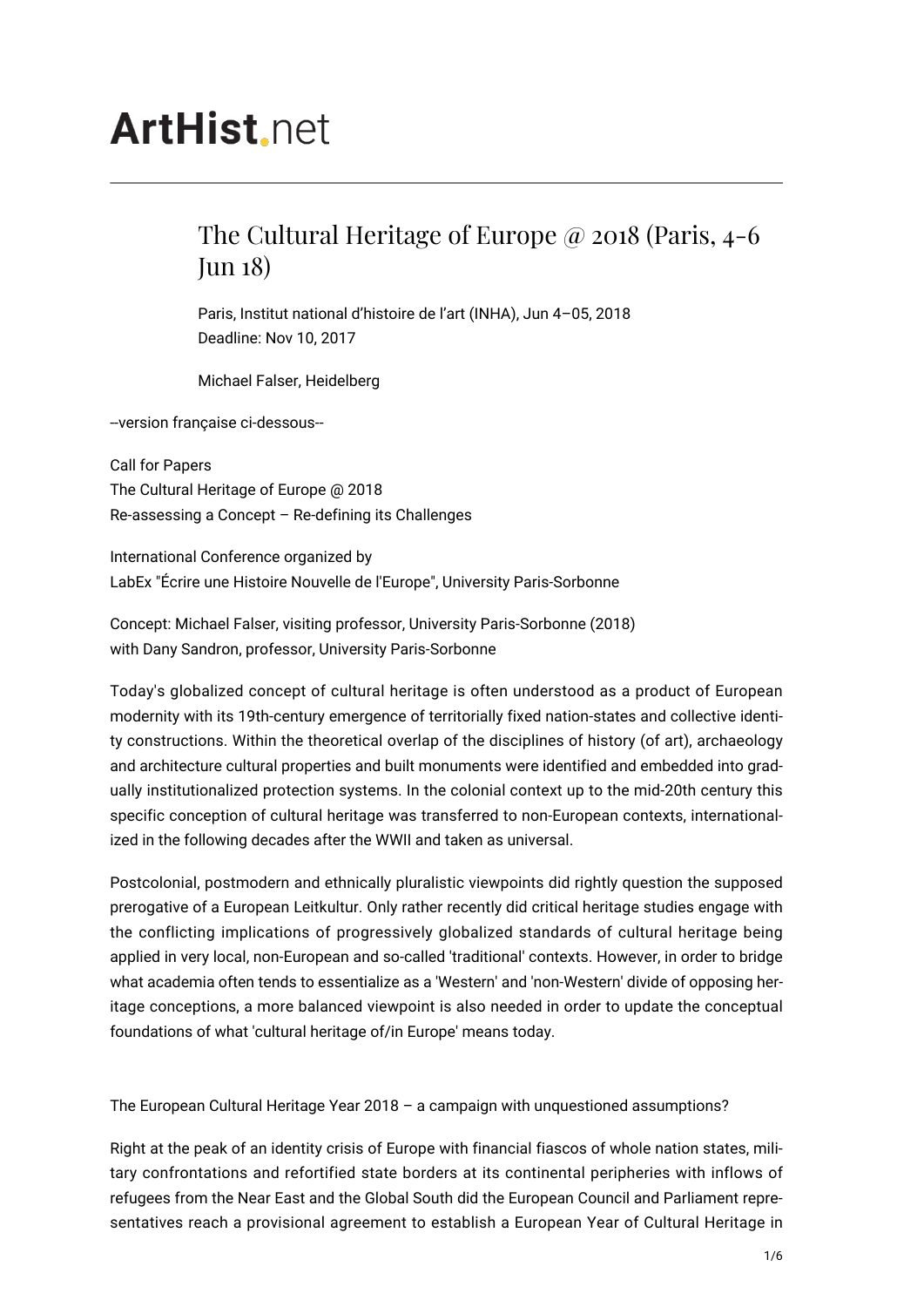2018. With affirmative slogans such as "We Europeans" and "our common European heritage", the campaign intends to "raise awareness of European history and values, and strengthen a sense of European identity" (Press release of the European Council, 9 February 2017). However, with its unquestioned core assumption of the validity of Europe's territorial status with simply interconnected borderlines of its affiliated member states and of a given collective 'we'-identity within the European Union, this cultural-political campaign risks to miss the unique chance of a critical reassessment of how a 'European' dimension of cultural heritage can be conceptualized in today's globalized and inter-connected reality.

The "cultural heritage of Europe" @ 2018: towards a global and transcultural approach

The global and transcultural turn in the disciplines of art and architectural history and cultural heritage studies helps to question the supposed fixity of territorial, aesthetic and artistic entity called Europe, more precisely the taxonomies, values and explanatory modes that have been built into the 'European' concept of cultural heritage and that have taken as universal.

By taking into consideration the recent processes of the accelerated exchange and global circulation of people, goods and ideas, the conference aims to reconstitute the old-fashioned units of analysis of what 'European cultural heritage' could be by locating the European and the non-European in a reciprocal relationship in order to evolve a non-hierarchical and broader conceptual framework. With a focus on cultural properties (artefacts), built cultural heritage (from single architectures, ensembles and sites to whole city- and cultural landscapes etc.), and their forms of heritagization (from archives, museums, collections to cultural reserves), case-studies for the conference can address the various forms of the 'cultural' within heritage: its 'social' level (actors, stakeholders, institutions etc.), its 'mental' level (concepts, terms, theories, norms, categories) and, most obviously, its 'physical' level with a view on manipulative strategies (such as transfer and translation, reuse and mimicry, replication and substitution etc.).

Grouped along four panels in two days, cases-studies should question the concept of cultural heritage with its supposedly 'European' connotations and dimensions within artefacts and monuments by destabilizing at least one of its four constitutive core dimensions:

1) Place and Space – from stable sites to multi-sited, transborder contact zones and ambivalent third spaces

2) Substance and Materiality – from the monumental, homogeneous and unique of the artefact and listed monument to the transient, multiple, visual, digital, commemorated etc.

3) Time and Temporality – from objects of permanence and stability to the temporal, ephemeral, fugitive, processual

4) Identity – from the collective and cohesive to the ambivalent, contested, plural and/or partial and fragmentary

The Host and the Network, Dates and Deadlines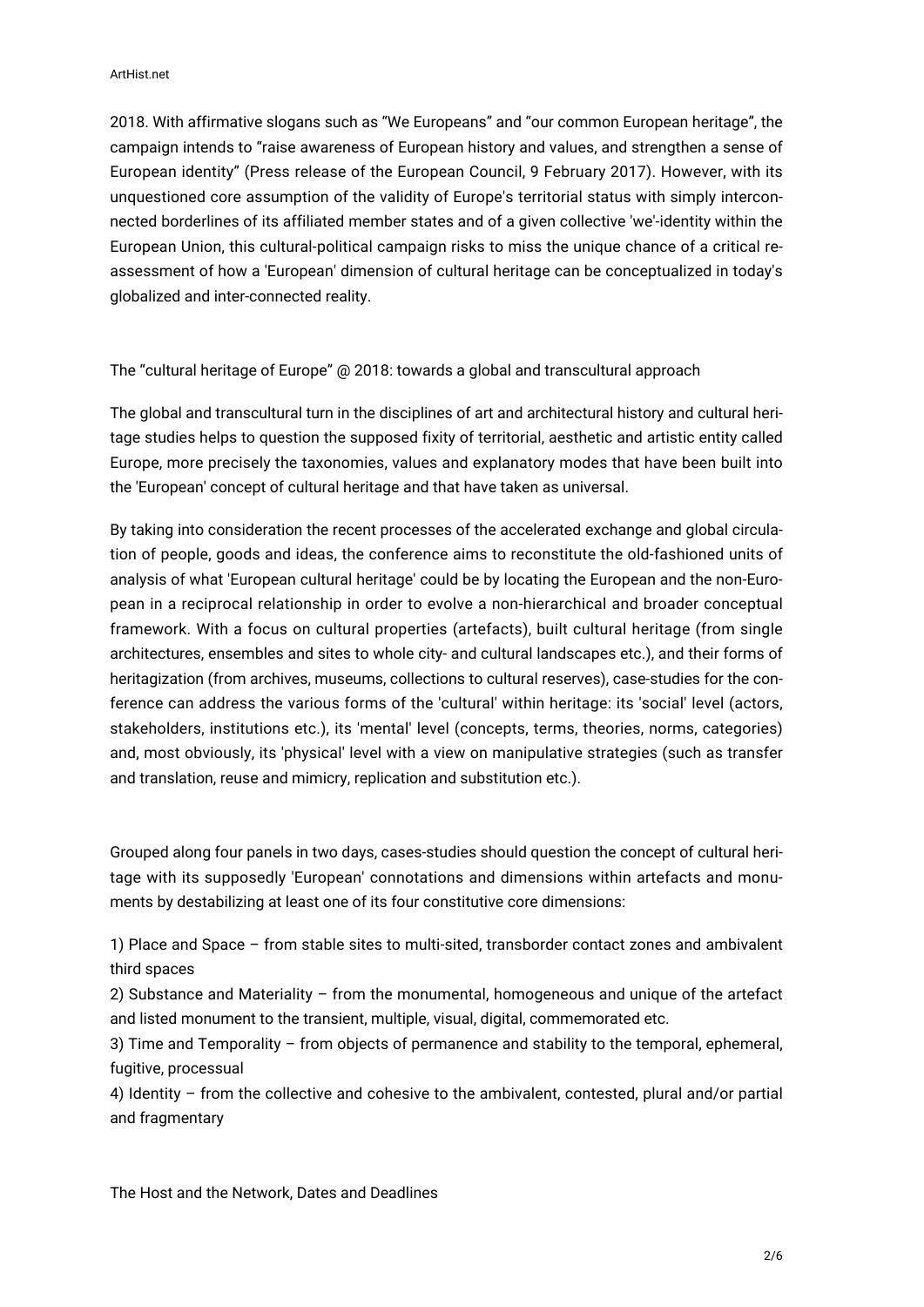The international two-day conference in French and English will take place on 4 and 5 June 2018 at the Institut national d'histoire de l'art (INHA) and is embedded into the Laboratory of Excellence (LabEx) "Writing a New History of Europe – Ècrire une Histoire Nouvelle de l'Europe" at Sorbonne University. One of its seven thematic axes – entitled "National Traditions, Circulation and Identities in European Art" – acts as the principle host of the event: with a special focus on geography, historiography and cultural heritage, it looks at art history in the Labex perspective of finding both elements of explanations and answers to the crisis Europe is currently going through. Is conducted by the Centre André Chastel (the Research Laboratory of Art History under the tutelage of the National Center for Scientific Research/CNRS, Sorbonne University and the Ministry of Culture) as the co-sponsor of the conference. Finally, the conference is situated within the new Observatoire des Patrimoines (OPUS) of the united Sorbonne Universities.

The conference is conceived by Michael Falser, Visiting Professor for Architectural History and Cultural Heritage Studies at Paris-Sorbonne (2018), in association with Dany Sandron, Professor of Art History at Sorbonne University/Centre Chastel and speaker of LabEx, axis 7.

Abstracts with name and affiliation of the speaker, title and 200 words abstract of the presentation are due with the deadline of 10 November. Candidates will be notified on 30 November 2017.

The proposals for papers should be sent to : patrimoine.europe2018@gmail.com

Contact for additional information :

Michael Falser,

- Visiting Professor at University Paris-Sorbonne (2018)

- Associated Researcher at the Cluster of Excellence "Asia and Europe in a Global Context", Heidel-

berg University, Germany

Email : falser@asia-europe.uni-heidelberg.de

Homepage :

[http://www.asia-europe.uni-heidelberg.de/en/people/academic-staff/details/persdetail/falser.ht](http://www.asia-europe.uni-heidelberg.de/en/people/academic-staff/details/persdetail/falser.html) [ml](http://www.asia-europe.uni-heidelberg.de/en/people/academic-staff/details/persdetail/falser.html)

Elinor Myara Kelif,

Chargée de recherche et de coordination, LabEx EHNE axe 7, Centre André Chastel, CNRS (www.labex-ehne.fr)

Email : elinor.kelif@paris-sorbonne.fr

Call for Contributions in English/French for PDF download see homepage LabEx ENHE as indicated above

--

Appel a communication Le Patrimoine Culturel de l'Europe @ 2018. Réexaminer un concept – redéfinir ses enjeux

Colloque international organisé par LabEx "Écrire une Histoire Nouvelle de l'Europe", Université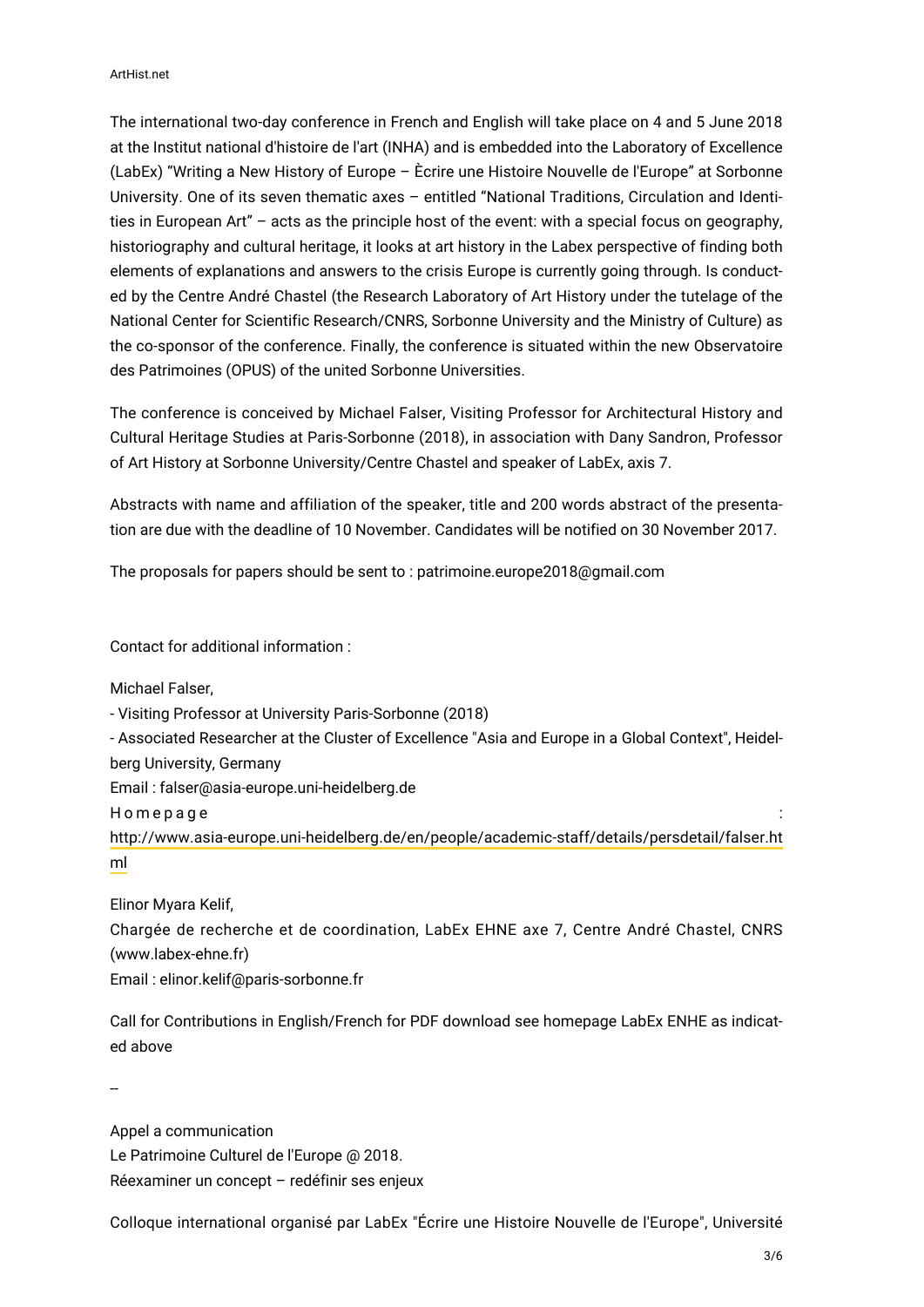## Paris-Sorbonne

Concept: Michael Falser, professeur invité à l'université Paris-Sorbonne (2018) avec Dany Sandron, professeur à l'université Paris-Sorbonne

Le concept de patrimoine culturel actuellement accepté à l'échelle mondiale est souvent compris comme un produit de la modernité européenne et du dix-neuvième siècle, qui virent l'émergence d'États-nations avec leur fixation territoriale et la construction d'identités collectives. À la jonction de disciplines telles que l'histoire (de l'art), l'archéologie et l'architecture, des biens culturels et monuments furent identifiés, puis graduellement intégrés à des systèmes de protection de plus en plus institutionnalisés. Jusqu'au milieu du vingtième siècle, dans le contexte colonial, cette conception spécifique du patrimoine culturel fut exportée vers des contextes non européens, ensuite internationalisée dans la décennie ayant suivi la Seconde Guerre mondiale et, finalement, prise pour universelle. Les points de vue postcoloniaux, postmodernes et pluriethniques ont légitimement remis en cause les prérogatives présupposées d'une culture dominante (Leitkultur) européenne. Ce n'est qu'assez récemment que les études critiques sur le patrimoine se sont attaquées aux implications contradictoires qu'a eues l'application de standards de plus en plus universels définissant ce qu'est le patrimoine culturel à des contextes très locaux, non européens et prétendument "traditionnels". Cependant, un point de vue plus équilibré est nécessaire afin de réduire l'écart entre des conceptions "occidentales" et "non occidentales" que les études universitaires ont souvent tendance à essentialiser, dans le but de réactualiser les fondements conceptuels des notions de "patrimoine culturel" de l'Europe et en Europe.

L'Année Européenne du Patrimoine Culturel 2018 : une campagne fondée sur des présupposés non remis en question?

C'est au pire de la crise d'identité européenne, marquée par le fiasco financier d'États-nations entiers, des affrontements armés et le renforcement des frontières en périphérie du continent devant l'afflux de réfugiés en provenance du Proche-Orient et du Global South, que le Conseil de l'Europe et les représentants du Parlement européen ont conclu un accord provisoire pour faire de 2018 l'Année Européenne du Patrimoine Culturel. Avec ses slogans affirmatifs tels que "Nous, Européens" et "notre patrimoine européen commun", cette campagne se propose de "sensibiliser à l'histoire et aux valeurs européennes et de renforcer un sentiment d'identité européenne" (communiqué de presse du Conseil de l'Europe du 9 février 2017). Cependant, cette campagne culturelle et politique risque de rater une occasion unique de réexaminer de façon critique la façon dont on peut conceptualiser la dimension "européenne" du patrimoine culturel dans notre monde interconnecté, car elle repose sur deux présupposés n'ayant fait l'objet d'aucun examen : la validité du statut territorial de l'Europe en tant qu'elle représente l'addition des frontières interconnectées de ses états membres et l'existence présumée d'une identité exprimée sous la forme d'un "nous" dans l'Union européenne.

Le "patrimoine culturel européen" en 2018 : vers une approche globale et transculturelle

Le tournant vers le "global" et le "transculturel" dans les disciplines de l'histoire de l'art et de l'archi-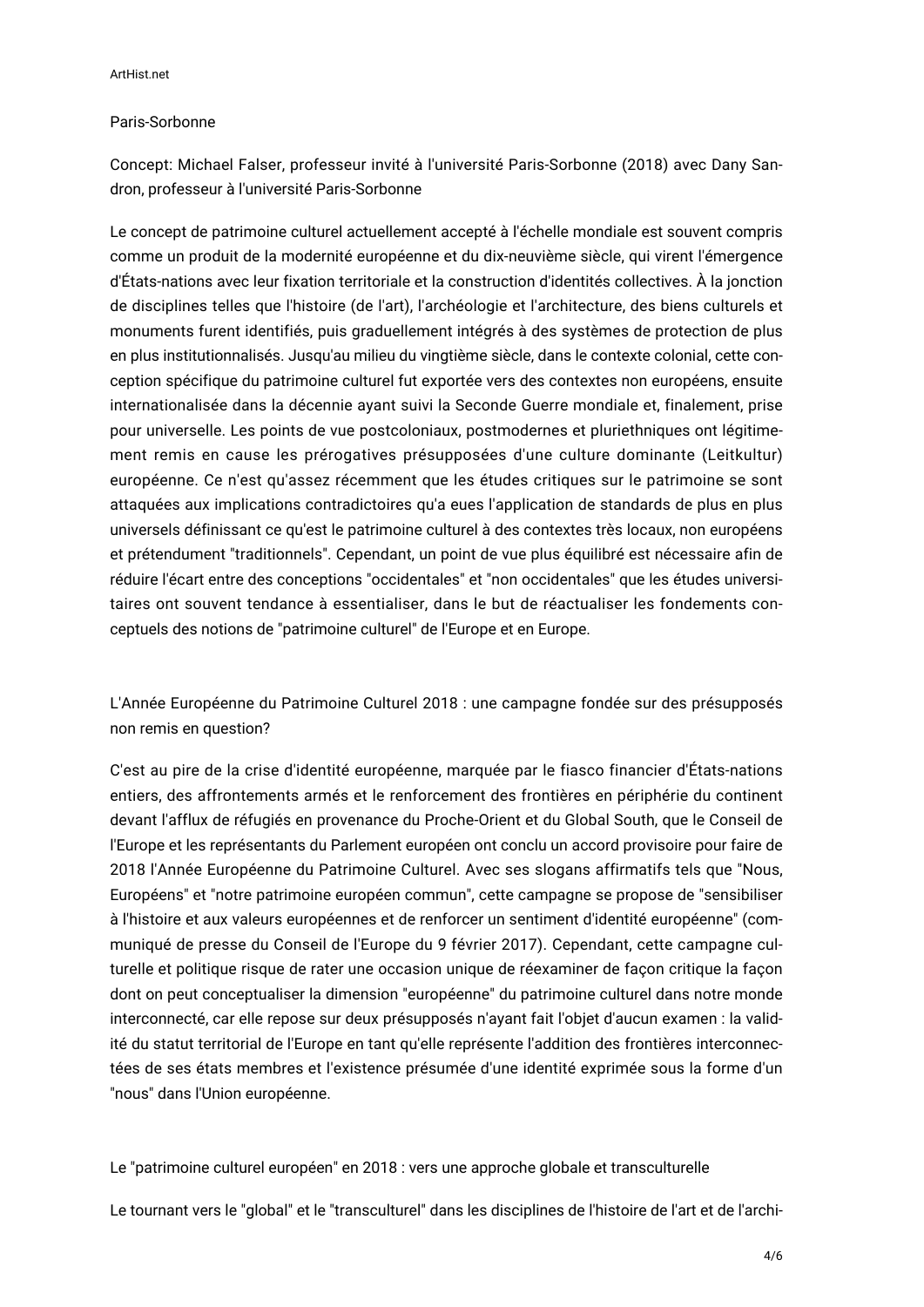tecture et dans les études du patrimoine culturel nous aide à remettre en question la supposée fixité territoriale, esthétique et artistique de l'entité appelée "Europe", et plus spécifiquement les taxonomies, valeurs et modes d'explication qui ont été intégrés au cœur du concept de patrimoine culturel "européen" et pris comme universels.

En prenant en compte les récents processus d'accélération des échanges et de la circulation à l'échelle mondiale des biens, personnes et idées, ce colloque entend reconstituer ce que pourrait être l'"européen", ce concept traditionnel de l'analyse, en situant l'européen et le non européen dans une relation réciproque afin de dégager un cadre conceptuel plus ouvert et non hiérarchique. En mettant l'accent sur les biens culturels (artefacts), le patrimoine construit (des architectures individuelles, ensembles et sites aux villes entières et paysages culturels, etc.) et les formes de patrimonialisation dont ils font l'objet (des archives, musées et collections aux "réserves" culturelles), les contributions proposées dans le cadre de ce colloque aborderont les diverses formes que le "culturel" peut prendre dans le patrimoine : aux niveaux "social" (acteurs, parties prenantes, institutions, etc.), "intellectuel" (concepts, vocabulaire, théories, normes, catégories) ou encore, bien évidemment, au niveau "physique", avec ses stratégies manipulatoires (transferts et traductions, réutilisations et imitations, reproductions et substitutions, etc.).

Regroupées autour de quatre panels de deux jours, les contributions devraient remettre en question le concept de patrimoine culturel ainsi que les dimensions et connotations soi-disant "européennes" des artefacts et monuments en déstabilisant au moins l'une des quatre dimensions essentielles de ce concept :

1) Lieu et espace – des sites stables aux zones de contact multisites et transfrontières ou aux third spaces.

2) Substance et matérialité – de ce qu'un artefact ou un monument répertorié à de monumental, d'homogène et d'unique à ce qu'il a d'éphémère, de multiple, de visuel, de numérique et de mémoriel.

3) Temps et temporalité – des objets de permanence et de stabilité au temporaire, à l'éphémère, au fugitif et au processuel.

4) Identité – du collectif et de l'unanime au contesté, pluriel/partiel, fragmentaire et à l'ambivalent.

Réseau institutionnel et cadre scientifique, dates et échéances

Ce colloque international, tenu en français et en anglais, se déroulera du 4 au 5 Juin à l'Institut national d'histoire de l'art (INHA), dans le cadre du programme du laboratoire d'excellence (LabEx) "Écrire une Histoire Nouvelle de l'Europe" (EHNE) de l'université Paris-Sorbonne. L'un de ses sept axes thématiques, "Traditions nationales, circulations et identités dans l'art européen", servira de cadre à la manifestation. Avec l'accent particulier mis sur la géographie, l'historiographie et le patrimoine culturel, le colloque offre l'opportunité aux historiens de l'art, suivant la problématique fondamentale du LabEx, de proposer à la fois des éléments d'explication et des réponses à la crise que traverse actuellement l'Europe. Le Centre André Chastel (laboratoire de recherche en histoire de l'art sous la tutelle du Centre national de la recherche scientifique/CNRS, de l'université de la Sorbonne et du ministère de la Culture) est coresponsable du colloque. Enfin, celle-ci est intégrée à l'Observatoire des patrimoines (OPUS) des universités de la Sorbonne.